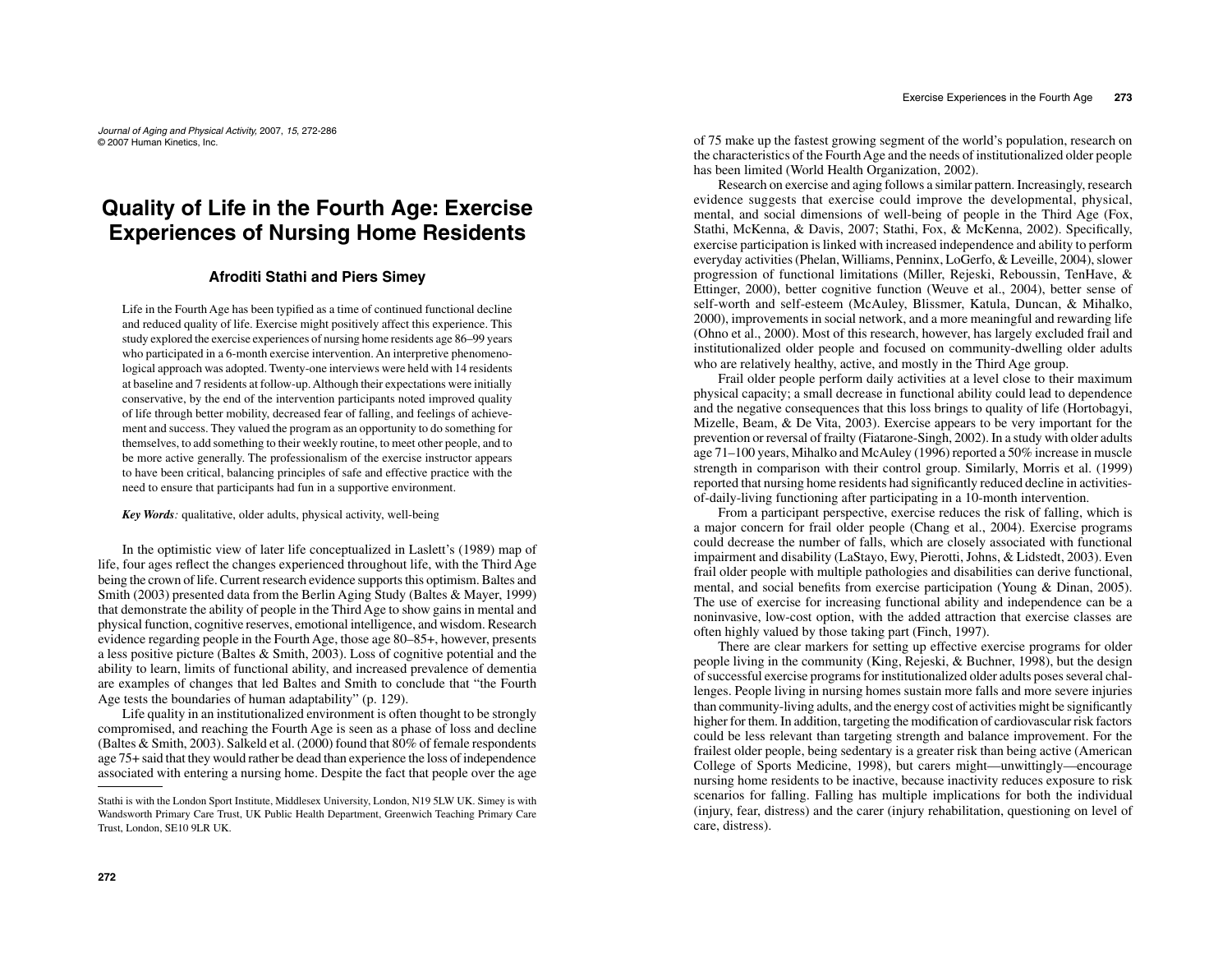Research on quality of life from the perspective of institutionalized older people has been limited, and this sharply contrasts with the needs of professional carers who wish to ensure the design and provision of appropriate services. Walker (2004) criticized the overreliance on only health-related indicators of quality of life and stressed the need for a new agenda, "one that is more holistic and more reflective of diversity in aging than previous approaches" (p. 662). This new agenda, however, requires a transition from the positivist paradigm to more interpretive approaches that focus on the subjective experience of an individual and how the individual identifies and values the importance of different domains of quality of life. Borglin, Edberg, and Hallberg (2005) identified life values, significant others, material wealth, home, activities, and health as important components of the quality of life of community-dwelling people in the Fourth Age. Following a symbolicinteractionist approach, Tester, Hubbard, Downs, McDonald, and Murphy (2003) showed that an interpretive approach could offer new insight to quality of life of institutionalized older adults. The perceptions of people living in care homes were clustered around four main interrelated themes: sense of self, the care environment, relationships, and activities. Activities appear to be a factor of quality of life for both community-living and institutionalized older people, which highlights the potential of exercise for nursing home residents. Nonetheless, the pathways through which exercise affects the quality of life of people living in care homes need to be fully understood before well-intended exercise initiatives can be more effective in this setting.

 The purpose of this study was to explore the exercise experiences of nursing home residents who participated in a 6-month exercise intervention. Their experiences are an invaluable source for understanding how exercise programs can be more effectively designed and delivered to help nursing home residents enjoy a better quality of life during their later years.

## **Methods**

Research on exercise and aging has been mainly located in the quantitative paradigm (Grant & O'Brien Cousins, 2001). The need to focus more on the quality than the quantity of life, more on the influence of natural exercise settings than on laboratory experiments, and the inclusion of personal views, meanings, and expectations above summary trends has led to an increasing interest in qualitative approaches. These offer the opportunity to explore the aging process as a whole system of biological, psychological, social descriptors influenced by attitudes, expectations, cultural values, and supportive environments. Lack of research in specific settings such as nursing homes increases the value of qualitative inquiry in helping to identify the dynamics of such settings. Narrative data can vividly illuminate the experiences, beliefs, and expectations of institutionalized older people whose "voices" enable a better understanding and explanation of their choices and actions toward a more active lifestyle. Furthermore, the growing demand for a person-centered approach within the U.K. National Health Service (NHS) and NHS research reinforces the need for qualitative perspectives (Department of Health, 2004).

 Given the scarcity of qualitative data on institutionalized older people and exercise research, an interpretive phenomenological approach was adopted to illuminate the exercise experiences of nursing home residents. The study design consisted of 21 one-on-one interviews with residents of a London-based nursing home selected for participation in a 6-month falls-prevention exercise intervention.

### **Participants**

A purposive sample of 14 residents (12 women, 2 men) with ages ranging from 86 to 99 years participated in the semistructured interviews. The selected participants had a history of falling and had completed a chair-based exercise program, which helped them improve their fitness levels and prepared them for their involvement in the falls-prevention intervention (Skelton & Dinan, 1999).

## **Setting**

This qualitative study was funded through a larger Department of Health grant awarded to a former health authority in South East England, UK. The project sought to examine how easily a successful community-based falls-prevention exercise initiative could be extended in local residential and nursing homes. Homes were selected according to their potential interest in collaborative working in this area following recommendation by local social-care and volunteer agencies.

 The qualitative study took place in a single nursing home with an established falls-assessment and -intervention procedure. A staff member (the activity organizer) had already received training in leading basic chair-based exercise and had run a class for several months in the nursing home.

## **The Exercise Intervention**

The exercise routine followed an evidence-based format applied in community settings (Skelton & Dinan, 1999) adapted to meet the increased frailty of these residents. Participants attended a 1-hr group session once per week for 6 months, delivered by a postural-stability instructor (Skelton, 2004). The class included a 10-min warm-up, mobility, and stretching, followed by 10 min of seated moderateintensity endurance exercise, 15 min of progressive resistance work for the upper and lower limbs and core stability (using Therabands), 15 min of supported balance work with participants who were able (seated adaptations for those who were not), and a 10-min cooldown including adapted Tai Chi moves. Most of the participants were able to practice the sit-to-stand exercises to a varying degree by the end of the intervention, as well as carry out balance exercises. Two or three members of staff from the nursing home were regularly available to assist the class instructor.

#### **Procedures**

The design involved 14 interviews conducted before the falls-prevention program began and 7 interviews at the end of the program to generate a view of the expectations, thoughts, and actual experiences of the participants.

 The nursing home management team gave permission for the study after they were provided with a presentation of the scope and the interview guide of the study. The data-collection plan was designed to be as nonintrusive as possible to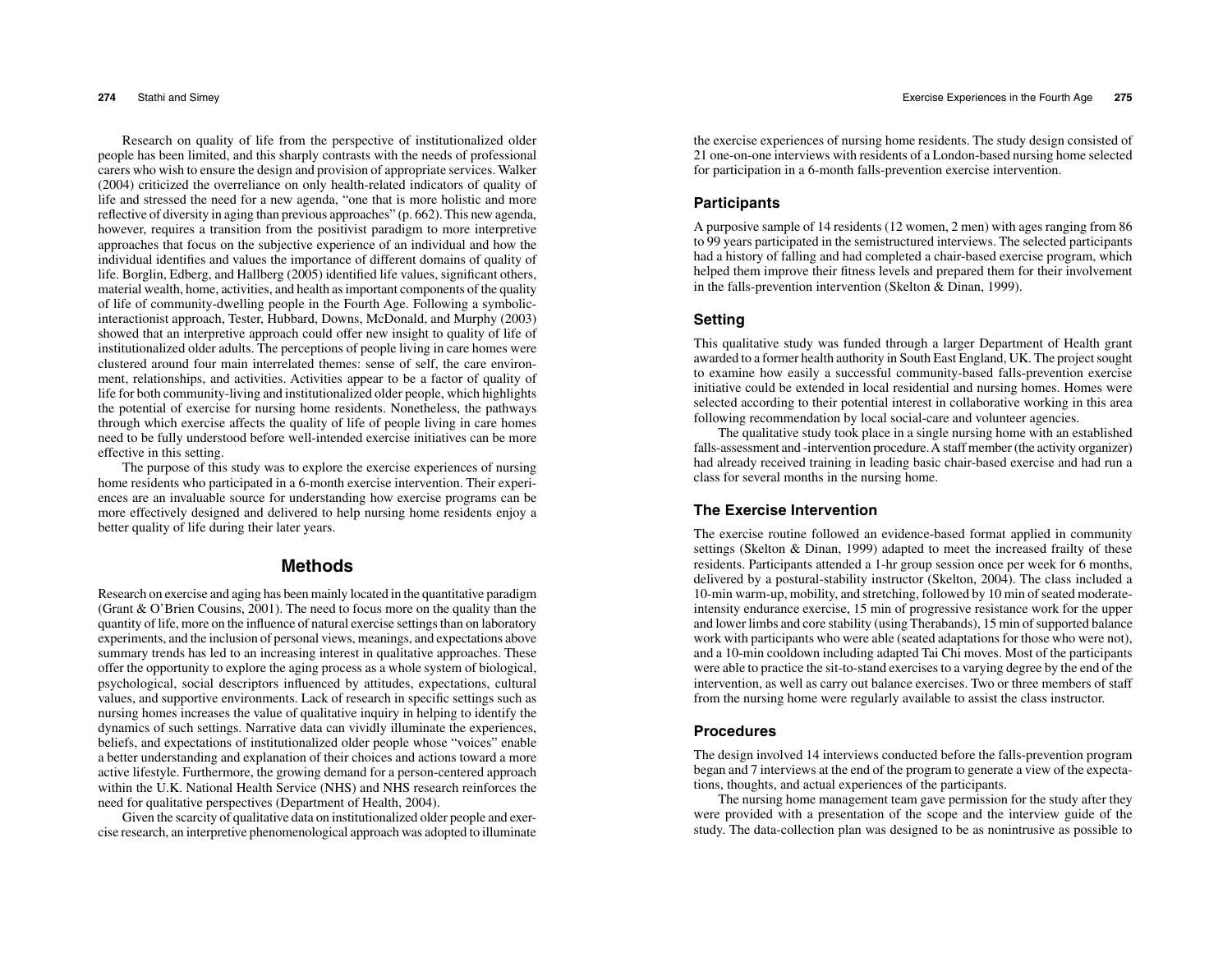the routines of the nursing home. The first author visited the nursing home before the data collection to familiarize herself with the nursing home environment, the day-to-day operation, the staff, and the residents. With the cooperation of the nursing home staff, an interview schedule was agreed on, and after verbal informed consent was obtained and anonymity and confidentiality were assured, the preintervention interviews were conducted 2 weeks before the start of the program. Before the postintervention interviews, the first author visited the nursing home, participated in the last exercise class of the intervention program, and had informal conversations with participants and staff involved in the intervention to give them insight into the whole intervention process and a better understanding of what happened during the intervention period.

 Interview guides included general open-ended questions and specific probes that allowed participants to elaborate on ideas as they arose. The preintervention interview started by asking participants to discuss their reasons for participating in the program and their beliefs regarding exercise. The implications of falls were then discussed, and participants were asked to talk about their specific expectations of the program. The experience of living in a nursing home and the elements of participants' quality of life were explored throughout the interview. The postintervention interview started by asking participants to report their experiences, both positive and negative, of participating in the program and to report any immediate concerns regarding the exercise program. Several questions explored the effect of the exercise program on personal quality of life. The interview concluded with the participants' recommendations for future exercise programs. Probing questions were used to allow participants to elaborate on their ideas throughout the interview process (Patton, 1990). Each interview lasted approximately 30–40 min.

 The interviews took place in the residents' own rooms after a brief presentation of the scope and aims of the study before and at the end of the intervention. In the preintervention phase, carers or nurses introduced the interviewer to the frailer and older residents to help establish rapport. With respondents' expressed permission, and further reassurances of confidentiality, interviews were audiotaped and transcribed in full and imported into NVivo qualitative software (QSR International, 2002).

 Analysis employed the principles of interpretive phenomenological analysis (Smith & Osborn, 2003). Based on both the tape recordings and the verbatim transcripts, thematic coding frames were developed. The connections between emergent themes were then examined, and superordinate themes were identified. These superordinate themes were checked for consistency and interpretation and were presented in a detailed narrative account.

# **Findings**

Fourteen residents (12 female) participated in the preintervention interviews, and 7 (6 female) also contributed to postintervention interviews. Between the interviews, 3 residents died, 1 did not participate in the intervention, and 1 was hospitalized. Two residents were severely depressed, and it was agreed that interviews should not be held with them because this would add to their distress.

 Findings are presented to provide a comprehensive account of participants' exercise experiences. The coding identified four higher order themes.

# **Exercise Expectations**

Having been transferred to the nursing home because of ill health, individuals described how they lowered their life expectations to avoid frustration from setting unrealistic goals.

That should be one's aim; to lead a reasonably happy existence. It is no great fun in being unhappy all the time and reveling in your unhappiness and saying "Oh goodness me, you know, life is a bore," one can say that. I say that getting old is a bloody awful thing, but, ah! There you are! You've got to make the most of it. That's the thing, these last 15 months I haven't been well, and after me having a very healthful life for so long, it comes very hard, suddenly having these problems with my health. (Colin, 88 years)

All these things come with old age don't they; can't expect anything else, I suppose. Thank God, I've been able to do what I can up to now. (Karen, 96 years)

Being independent and able to do one's own everyday routines are requirements for adequate quality of life. Some participants noted that when staff "took care of things" that reduced their freedom for independent choice. Other respondents, however, stressed that they were routinely allowed to take care of their everyday tasks. They also highlighted how their functionality had improved since living in the nursing home.

I don't really do much, that's the trouble you see, we have to sit around so much really. I'm not allowed out on my own, and I thought a lovely day like this I'd go for a walk, but I can't. (Carol, 98 years)

Well yes, I do because I can bathe myself, make a bed, look after myself in that respect, but you'd never believe when I came here, I couldn't walk. But being left on my own, in my own room, I was determined to walk round the room and then the corridor, and things like that. (Mary, 95 years)

The awareness of their advanced age led some residents to conservative expectations, a possible mechanism of coping with aging. The older residents specifically noted that they do not expect tremendous improvement at their age but they expected that the program would prevent further deterioration.

I am not going to lie; I am hoping that it is keeping me better than if I didn't do it, that's all I can say. I'm blind, and I am too old to really think that it is going to do something extraordinary for me, but I love going, I think it is good for me to try and move as much as I can. (Carol, 98 years)

I am getting older and I am getting more aches and pains. That we must expect because of age. (Linda, 89 years)

I would like to get in my own home but I know I cannot, so it is not good wishing. (Donna, 91 years)

I am not going to say it will cure, but it will help. (Sam, 87 years)

Residents identified independence and improved functional ability as the two main reasons for participating in the exercise intervention. Some participants set specific and measurable goals to achieve by the end of the intervention.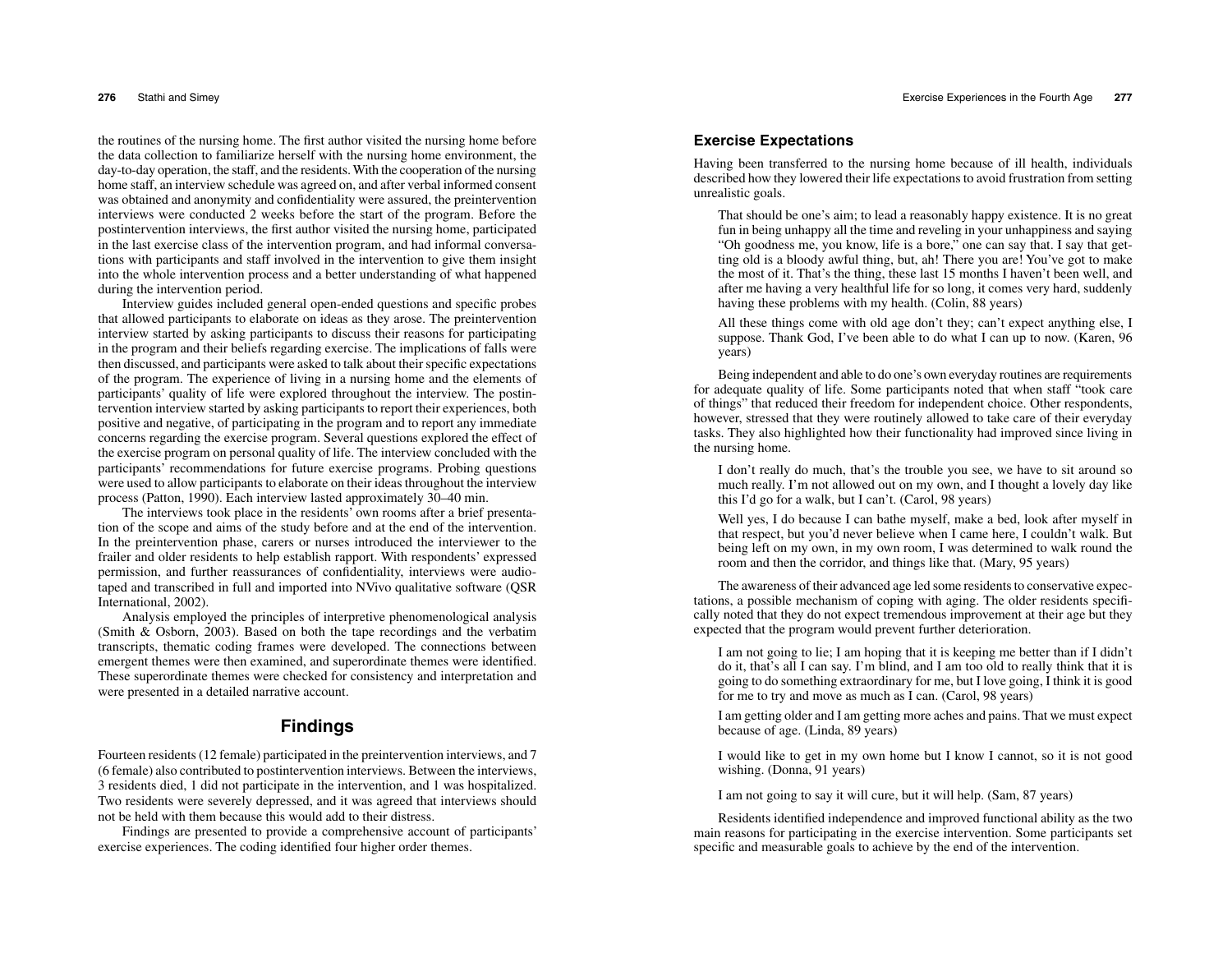I want to be able to go to my son's home for Christmas. He's got a lovely home, it is just I can't walk up the stairs, and I have to be lifted up and I can't stand it. So I am not going to do it any more. I'm going to walk or I am not going at all. (Mary, 95 years)

My balance is not marvelous, that's what I want to improve so that instead of walking with two sticks in the house, I can walk with one stick, and get to the stage where I can walk without a stick for short distances. (Colin, 88 years)

Participants stressed the need for being together with others. Prolonging life was not the main issue for them. Instead, regular enjoyment and social interaction with other participants appear to be key ingredients for a better quality of life for them.

Quite frankly, I expect to be there with friends, I don't know if it will do me any good when I'm 98, I don't want to prolong my life. (Carol, 98 years).

Participants expected that the program would stimulate them both physically and mentally and help them not spend most of the time in their room—the "prison cell," as described by some residents.

It is very enjoyable thing to do, because we sit in our rooms all the time. It is jolly good to go to these things and do them so my days are not quite so long. Sitting in your room, go to lunch, after lunch, back to your room, well I call it, in the end, after 7 years, it's my prison cell, that's the way you begin to look at it, so going to these little activities makes a great change. (Linda, 89 years)

I think it is very important for the brain because it puts you all in one piece. (Sue, 97 years)

## **The Experience of Falling**

The implications of a fall were diverse and negative, reflecting on residents' functional ability and mobility and, more important, on their confidence and belief in their abilities. Participants regarded falls as a landmark of lost youth, that probably cannot be restored, and a lost future. Individuals discriminated between life in the hospital, where inactivity was forced, and life in a nursing home, where there were more opportunities for personal independence.

I had a fall and broke my leg; that is when it first started. That is a long time ago though. That's when I first felt I was getting older. (Donna, 91 years)

Every time you sat in a chair in hospital it was "sit down, you'll fall," but when I came here and got into my own room, I soon tried walking a little bit up the corridor and back, going down the stairs, because I didn't want to sit in my room and be "sit down, you'll fall" all the time. (Linda, 89 years)

Having a fall shifted responsibility for self-care away from the individual to personal carers or nurses. Lack of confidence and fear of falling limited participants' everyday life choices to times when they had the surveillance and assurance provided by someone physically healthy standing close by.

I am, perhaps, sometimes apprehensive and, therefore, when I am moving around, I like somebody around near me, just in case, keep an eye on me, which is important also, providing there is somebody here, or there or wherever. This is a form of insurance. (Colin, 88 years)

Well I like it here because I lost my husband, I'm all alone, and my people live an hour each ride in a car away. Can't expect to call on them, and things don't happen in the day, they happen at night when you cannot get a doctor outside to come and visit you. (Linda, 89 years)

Apart from the physical health implications of not being able to walk, maintain posture while holding others, or move around as before, falling has important psychosocial consequences on mental and social aspects of life quality. Residents referred to the resulting doing-nothing lifestyle and the missed opportunities for social interaction with family, grandchildren, and friends.

If you fall and can't walk you ruin your opportunities, you narrow them, even if you get further opportunities to meet people and talk with them. You can't hold small babies; you can't play with children or run with children. (Hillary, 86 years)

# **Facing the Challenges of Exercise**

The fear of a new fall was the major concern for participants. Some reported negative experiences in previous settings where some exercise instructors were "unprofessional," did not identify participants' needs and abilities, and exposed them to unnecessary risks. The fear that exercise might be harmful led a number of participants to ask a trusted doctor or significant other to make the final decision.

They throw beanbags, we used to have them at school, I threw one at [the instructor], she grabbed it and put it behind, then she grabbed another and put it behind her back, then she took them both and threw them at me. I was terrified. If she had hit this eye I would have been finished, she would have really finished me off. (Kathy, 86 years)

You've got to be very, very careful with that person's body, because sometimes they are pushing themselves too hard, to please the teacher, and it's the worse thing they could do. (Marion, 87 years)

Well it absolutely depends on what the doctor says about the pain in my back. I mean if it's alright, I shall be delighted to join, but otherwise I won't be able to. (Kathy, 86 years)

In contrast, all participants stressed their complete trust and respect for the exercise instructor who delivered the falls exercise program. They reported that the instructor's knowledge and experience would be difficult to replace. In this context, many expressed concern about the future of the program.

Well I think [the exercise instructor] will be hard to follow, because I think she's exceptionally good and I don't think it will be easy for anyone else to take her place. (Hillary, 86 years)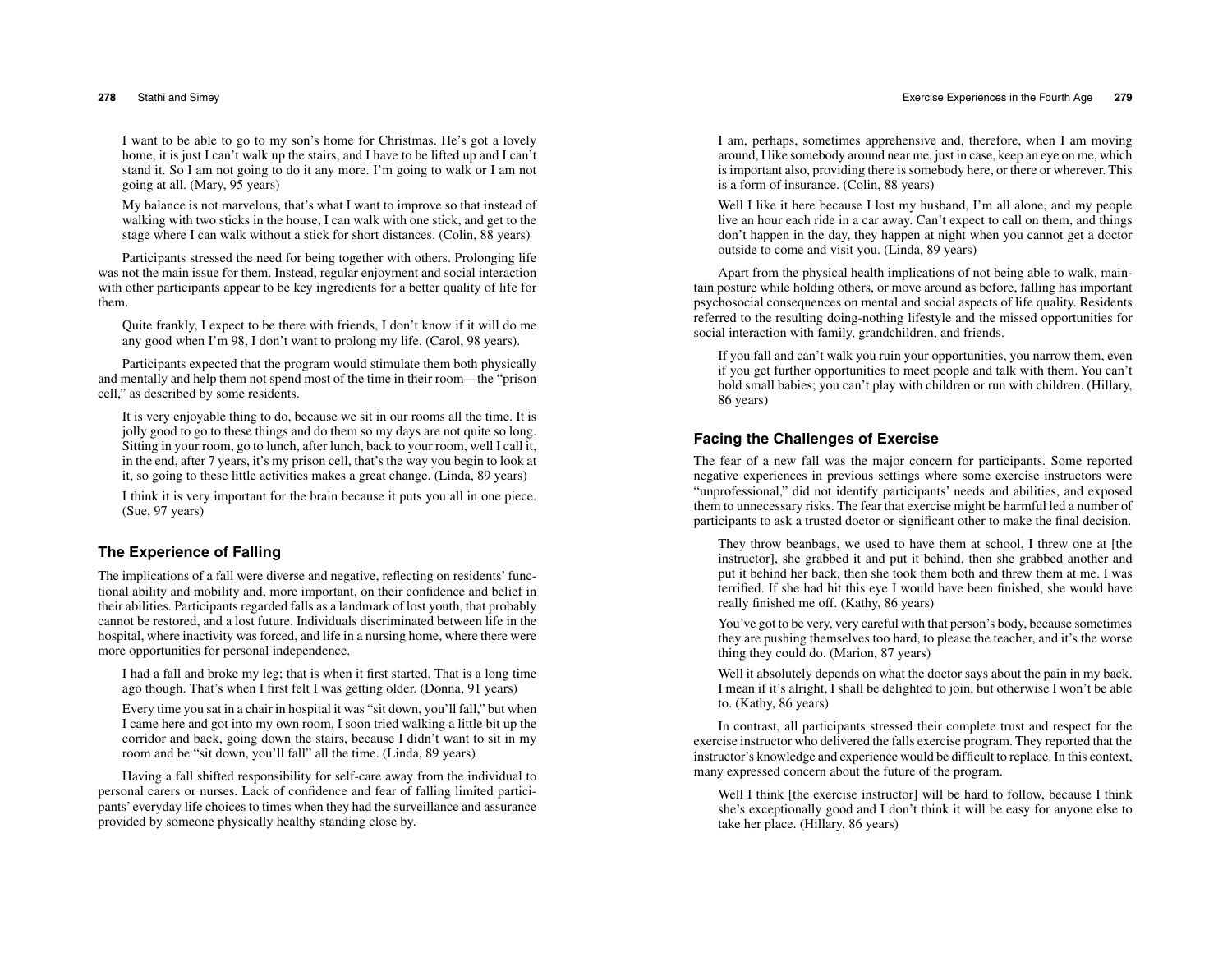Most residents reported enjoying the different components of the program. Of particular interest were the strength exercises based on Therabands, which were demanding for some participants. Even so, participants reported that the exertion of the classes converted into benefits afterward. "It's a bit tiring but you do feel stronger, you feel benefit afterwards" (Linda, 89 years), "but it makes me breathless, you know what I mean, but I still do it" (Susan, 87 years).

 Performing exercises while standing was also challenging for participants who had increased fear of falling. Abandoning the security of the chair was a challenging task, especially for people with low confidence and a history of falls.

## **Experiencing the Benefits of Exercise**

Initially most participants expressed the belief that neither exercise in general nor this specific program could offer them dramatic changes at their age. Nonetheless, by the end of the program they were enthusiastic and reported improvements in their quality of life through better mobility, decreased fear of falling, and feelings of achievement and success. They valued the program as an opportunity to do something for themselves, to add something to their weekly routine, to meet other people, to be more active, and to feel good about their achievement.

Well yes, it was the program. I was told that I couldn't live on my own with no balance, so I had to come here; I'm not sorry, I've done it. Well, I feel very good and I look forward to the next one. (Linda, 89 years)

The notion of personal development and the need for *purposes for me in this body* were evident in the accounts of the residents. They spoke of independence through better walking, strength, and balance and avoidance of sitting down all day and getting more pains and aches as ways toward a better quality of life.

 The strong notion of *I can* (which surprised many respondents who realized that they could recover some of their impaired function) was linked to the notion *I prove you wrong* (a response to the forced inactivity that some respondents had faced).

Sometimes I've surprised myself. I have gone to get something "oh I touched it!" Those sorts of things give you confidence. (Mary, 95 years)

Successful experiences in the exercise class were an important confidence booster. The *confidence in my body* appears to be a result of the *confidence in my instructor,* who helped residents feel less threatened in performing new (or maybe forgotten) and carefully chosen low-intensity activities after years of inactivity.

Well, I walk without being helped or anything like that, some days I'm better than others but then, I'm very old, you can't expect to be made new when you're old. I mean everything else is wearing out on us, they can't give you new things, so that's the way to look at it isn't it, but the few bits they do ask you to do, does I think you good. (Linda, 89 years)

The improved functional ability and the increased sense of body control led residents to recover some of their joy and happiness and to move from a doingnothing to a doing-something life as a result of participating in exercise. By doing this little extra, participants felt good about themselves and valued the beneficial effects of the exercise without expecting great changes. They also restored their relationship with their bodies (still able to do things), redefined their self-identity, and identified ways of attaching meaning and purpose to their everyday activities.

 Participating in the exercise program was also a way of showing appreciation for the efforts of the nursing home staff. Residents wanted to acknowledge their support for staff who contributed extra time and effort to improve the residents' health and well-being.

I go because I think if someone volunteers to take you, we should support them. I think it is very kind of them to give their time up. (Linda, 89 years)

# **Discussion**

A passive lifestyle characterized by dependence, growing purposelessness, social isolation, and a general spirit of declining capacities was clearly interrupted by this intervention, which demonstrated that exercise can directly improve quality of life of nursing home residents.

 In contrast to the structured environment of daily life in a traditional nursing home that offers few opportunities for individual initiative and actions, this exercise program offered residents the opportunity to self-reflect and self-regulate. Most important, participants realized that they were still capable of actively shaping their environment, allowing them to reconnect with their human potential. This is consistent with Diener, Suh, Lucas, and Smith (1999), who noted that a commitment to a set of physical activity goals can provide a sense of personal agency,structure, and meaning to daily life.

 Improved physical well-being was an immediate positive outcome for participants' quality of life. Initially, participants, aware of the consequences of getting older, did not express high expectations regarding the potential improvements from participating in the exercise program. The inevitable nature of health deterioration made residents adopt more accommodative strategies. That is in agreement with the metatheoretical framework of selective optimization and compensation (Baltes & Baltes, 1990), which proposes that as people age they restructure their lives toward fewer goals that are important and achievable.

 At the end of the program, participants could clearly register the impact of the program through better function and mobility, fewer aches and pains, and a better awareness of their bodies and what they were capable of doing. Rediscovering this ability was surprising for many participants who were imprisoned by memories of the *past me* (able-bodied, living independently) and the reality of the *presen<sup>t</sup> me* (disabled, declining-bodied, living dependently). The notion of the *future me* (more able-bodied), described as further improvement of physical potential or as maintenance of current ability, was a new, different, and uplifting way of thinking for the residents.

 Setting and achieving goals is not usually expected from nursing home residents, and it supports the notion of a developmental dimension of older adults' well-being (Stathi et al., 2002). The need for success and achievement and the ability to prioritize aims and efforts toward fulfilling a goal appear to be evident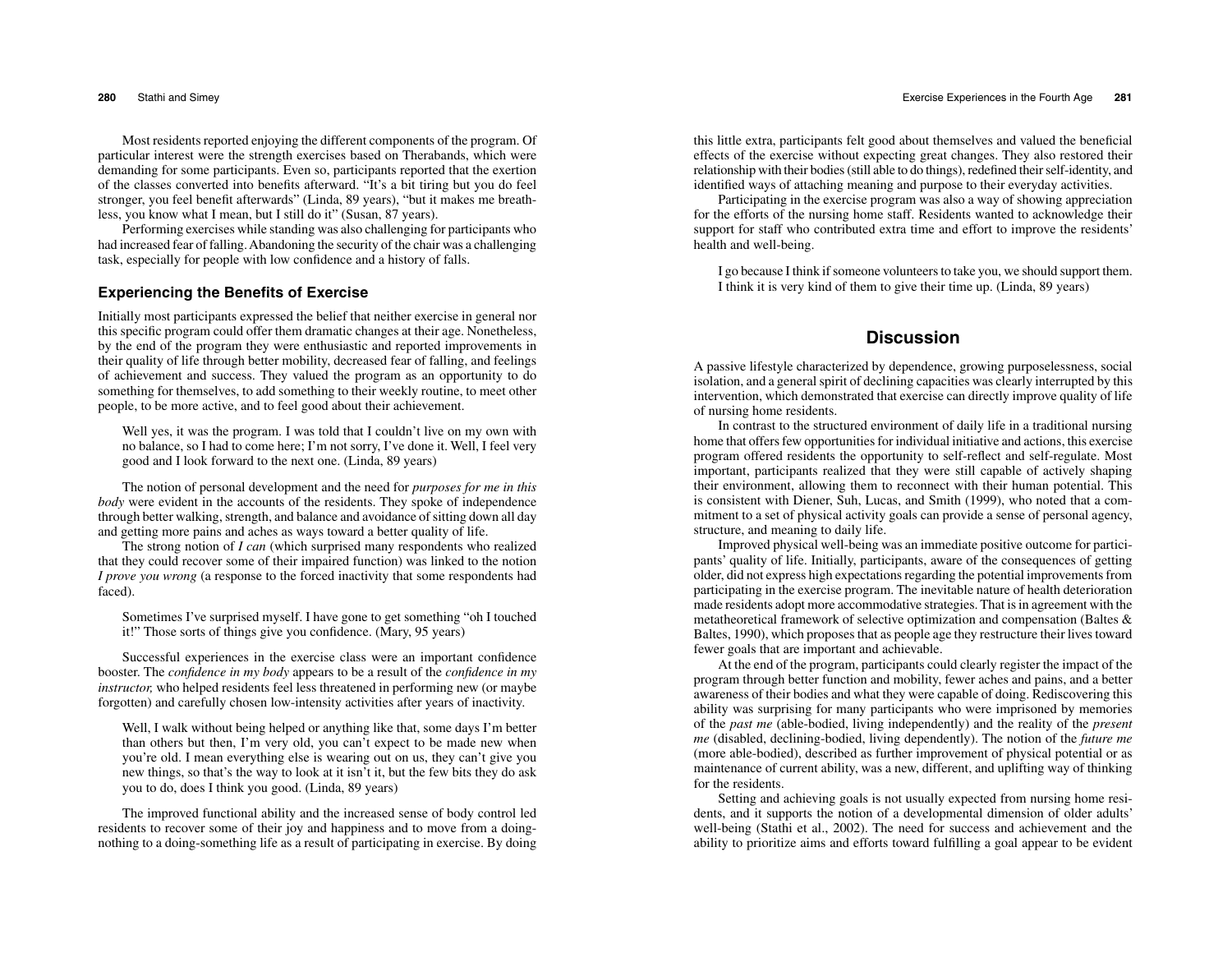even among institutionalized older people. This has a series of implications regarding the design, purpose, and delivery of exercise programs in nursing homes. The design and planning of exercise programs should accommodate the need for success and achievement and offer opportunities for goal setting and free decision-making processes, which are linked with increased chances of adopting and maintaining a more physically active lifestyle (O'Brien Cousins, 2003).

 Having a personal history of falls resulting in accidents or fractures made some respondents avoid taking the responsibility of deciding whether or not to participate in this intervention. This should be examined in the broader context of living in a nursing home and how free will, independence, and self-efficacy are promoted and developed through everyday activities.

 A better feeling about physical self reflects on participants' improved selfconfidence, self-esteem, and mental well-being (Fox, 2000). Their feelings of freedom were compromised by an ongoing focus on their worn-out bodies and the unending boredom of life in a single room. The successful experience of exercising helped residents be more optimistic, and it made them look forward to the next day, which was an incredible change for many of them.

 There was a shift from you-for-me to me-for-me approach as residents felt more able to perform their everyday activities, less frightened about the prospect of another fall, and more willing to explore their full potential. This liberation links with a shift from their monadic involvement (solely concerned with self) to the need for otherness (Franks, 1997). Being together with other people gave residents a new, more optimistic perspective. That is manifested in their comments at the end of the program regarding the need for social interaction, the increased opportunities to meet and talk with other residents, the need to reward the nursing home staff for their efforts, the interest in aspects of their social well-being, and the increased need to "escape" the monotony and restriction of living in one room. Therefore, group exercise programs might be a more appropriate way to improve the social well-being of people living in nursing homes than individual programs. Of particular interest for future studies is the examination of the contribution of nonexercise group-based activities to the quality of life of nursing home residents.

 All residents praised the contribution of the exercise instructor and expressed their complete satisfaction with delivery of the program. The professional help and psychological support of the exercise specialist appear to be a critical factor for the success of an exercise program in a nursing home environment. Residents were constantly worried about their health and the need to feel safe and overcome the fear of doing anything that could diminish their ability to do the things they like. Trust in the exercise instructor helped build confidence in the program.

 From the participants' accounts it is not clear what comes first: need for safe exercising or confidence in the instructor. Instructors who demonstrate their exercise knowledge, specific for frail people, might help participants feel safe and be willing to perform activities that they thought were beyond them. Poor falls confidence can lead to declines in physical performance and perceived physical function (Cumming, Salkeld, Thomas, & Szonyi, 2000). Trust in the exercise instructor could possibly restore confidence in the following sequence: Participants who have low confidence (a) *perceive* that the environment is safe to try tasks that they did not believe that they would be able to do; (b) *trust* the instructor, who knows their capabilities, and this increases their falls confidence; (c) *decide* to try within this environment; (d) *experience* success, which further increases their falls confidence; (e) and *transfer*

and *apply* the enhanced confidence to everyday activities. Given this sequence, it is easy to understand the importance of a thorough knowledge background for exercise specialists who work with institutionalized older people.

 Motivating older people to continue participating in exercise programs relies also on balancing the effectiveness and enjoyment aspects of the exercise program. Participants stressed that the program was not a soft exercise but a real challenge to their systems. Quantitative evidence stresses the importance of specific, tailored, and progressive exercise programs that include bone loading, gait, dynamic posture, adapted Tai Chi, and functional floor activities (Skelton & Dinan, 1999). Balancing effectiveness with enjoyment is a difficult task for any exercise specialist and very important for the nursing home residents, who need interesting and rewarding experiences and not strict and strenuous exercise regimens. Providing sufficient intensity to produce physical changes without compromising the fun and social aspects appears to be the most beneficial way for institutionalized older adults who might need to improve the developmental, social, and mental aspects of their quality of life more than the actual physical benefits (Stathi, McKenna, & Fox, 2004). The findings clearly pointed out that focusing on implementing exercise programs as a way of improving the remaining years of frail people's lives could be a productive approach in terms of exercise adoption and maintenance.

 From a programming perspective, it is important to note that selecting residents for an exercise class in a nursing home is time-consuming, principally because of the time it takes to convey residents to and from their rooms. The project showed, however, that with the necessary commitment of dedicated staff, the potential for exercise in care-home settings first noted by Fiatarone et al. (1990) can be realized in practice. The participants in this study valued the efforts of staff, especially when they appeared to be above and beyond the call of duty. It seems that proactive nursing is a crucial factor for the success of such efforts.

Issues of transferability of these findings warrant specific caution. First, the selected nursing home had receptive management and staff who valued exercise as a potentially positive intervention for residents. The exercise class was fitted into the working routines of the home with minimal resistance from nurses and care workers. Awareness of the value of exercise for improving residents' quality of life is likely to be highly variable among other nursing homes.

 Second, conducting research with institutionalized older people is a challenging task and carries with it methodological limitations (Kane, 2003). Communication with some participants was difficult because of poor hearing, poor vision, and cognitive problems such as loss of memory, inability to concentrate, and depression, which might have influenced the quality of the selected data. Some respondents could not always articulate their thoughts and perceptions, which might have compromised the findings.

 Third, attrition rate was a significant issue in this study. Almost half the initial participants did not complete the intervention and were unable to participate in the postintervention interviews as a result of deaths (3), hospitalizations (1), or the development of severe mental health problems (2). Gaining feedback at 2- or 3-month intervals could help overcome the issue of high attrition rate.

 Despite these limitations, research with institutionalized older people is invaluable because it enables us to understand their needs and preferences and helps address stereotypes regarding life in its later stages. For a young researcher, conducting interviews with older people living in a nursing home setting was a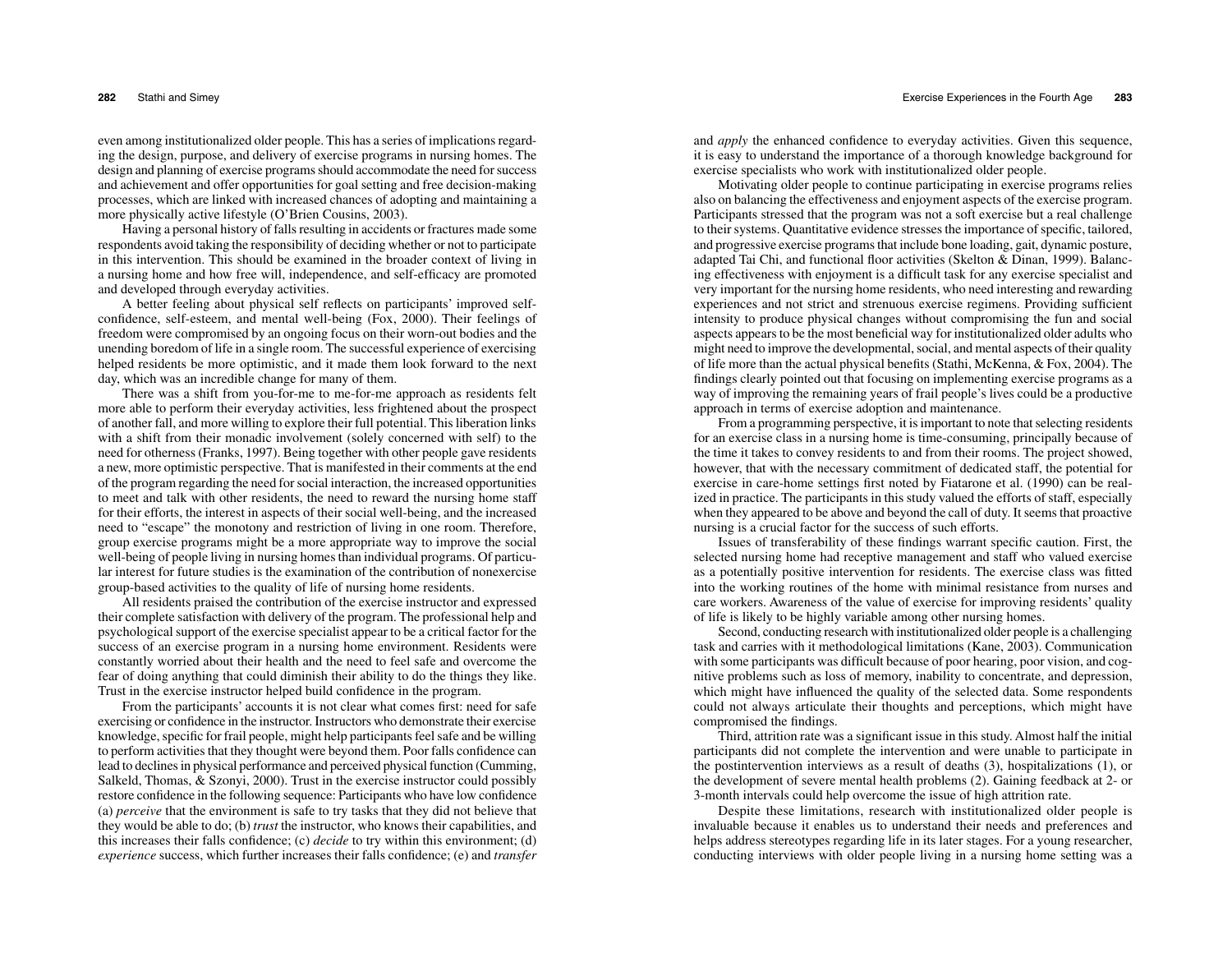powerful personal experience. The personal benefits went beyond the selection of "good data" to challenging personal views of aging, questioning what constitutes quality of life in later life, and identifying the need to translate research evidence into practice.

 Baltes and Smith (2003) stressed that the Fourth Age is not a simple continuation of the Third Age. The Fourth Age is characterized by a high prevalence of physical and mental dysfunction and challenges for maintaining human dignity. Human aging might, however, have reserves and potential that have not been explored yet.

# **Conclusions and Recommendations**

This study provided a positive portrait of the human capability for improvement, adaptation, and optimization during the later years of life, which seems to remain intact even for institutionalized people. The positive exercise experiences in a nursing home were linked with better function and mobility, more independence, and more social interaction and fun, stressing the unique opportunities for exercise provision in nursing homes.

The roles of the management team, the carers, the nurses, and the activity organizers who are involved with the delivery of an exercise program in a nursing home need to be explored in order to identify ways of facilitating the provision of exercise in these settings with minimal disruption to daily duties and to ensure maximal cooperation.

 The perceptions of institutionalized people who are new to exercise and of people who return to exercise after a relapse caused by physical or mental illness could provide information on motivators and constraints for exercise participation. The perceived benefits of nursing home residents' participation in organized nonphysical activities, in addition to exercise or when exercise is not an option, could provide important information on how to help institutionalized people improve their sense of well-being.

 There are clear practical challenges involved with promoting exercise with nursing home residents, yet holistic health benefits can be delivered for a relatively modest investment. Future widespread investment might depend on the extent to which exercise is shown to compress the physical and mental deterioration experienced by institutionalized older people and whether there is a measurable impact on hospital admissions. If this link is made, health and social services will find it easier to prioritize resources to meet the exercise needs of institutionalized older people.

#### **Acknowledgments**

The authors would like to acknowledge the contributions of Department of Health for funding this study, the principal investigators Dr. Dawn Skelton and Ms. Susie Dinan for their support, and Prof. James McKenna for his comments on drafts of this manuscript.

# **References**

American College of Sports Medicine. (1998). American College of Sports Medicine position stand. Exercise and physical activity for older adults. *Medicine and Science in Sports and Exercise, 30,* 992-1008.

- Baltes, P.B., & Baltes, M.M. (1990). *Successful aging: Perspectives from the behavioral sciences*. Cambridge, England: Cambridge University Press.
- Baltes, P.B., & Mayer, K.U. (1999). *The Berlin Aging Study: Aging from 70 to 100*. New York: Cambridge University Press.
- Baltes, P.B., & Smith, J. (2003). New frontiers in the future of aging: From successful aging of the young old to the dilemmas of the Fourth Age. *Gerontology, 49*(2), 123-135.
- Borglin, G., Edberg, A.K., & Hallberg, I.R. (2005). The experience of quality of life among older people. *Journal of Aging Studies, 19*(2), 201-220.
- Chang, T.J., Morton, C.S., Rubenstein, Z.L., Mojica, M.A., Maglione, M., Suttorp, J.M., et al. (2004). Interventions for the prevention of falls in older adults: Systematic review and meta-analysis of randomised clinical trials. *British Medical Journal, 328,* 680-687.
- Cumming, R.G., Salkeld, G., Thomas, M., & Szonyi, G. (2000). Prospective study of the impact of fear of falling on activities of daily living, SF-36 scores, and nursing home admission. *Journal of Gerontology: Medical Sciences, 55A*(5), 299-305.
- Department of Health. (2004). *Choosing health. Making healthier choices easier* (command paper). London: Author.
- Diener, E., Suh, E.M., Lucas, R.E., & Smith, H.L. (1999). Subjective well-being: Three decades of progress. *Psychological Bulletin, 125*(2), 276-302.
- Fiatarone, M., Marks, E.G., Ryan, N.D., Meredith, C.N., Lipsitz, L.A., & Evans, W.J. (1990). High-intensity strength training in nonagenarians. Effects on skeletal muscle. *Journal of the American Medical Association, 263,* 3029-3034.
- Fiatarone-Singh, M.A. (2002). Exercise comes of age: Rationale and recommendations for a geriatric exercise prescription. *Journals of Gerontology Series A—Biological Sciences and Medical Sciences, 57,* 262-282.
- Finch, H. (1997). *Physical activity 'at our age.' Qualitative research among people over the age of 50*. London: Health Education Authority.
- Fox, K.R. (2000). The effects of exercise on self perceptions and self-esteem. In S.J.H. Biddle, K.R. Fox, & S.H. Boutcher (Eds.), *Physical activity and psychological wellbeing* (pp. 88-117). London: Routledge.
- Fox, K.R., Stathi, A., McKenna, J., & Davis, M. (2007). Physical activity and mental well-being in older people participating in the Better Ageing Project [Electronic version]. *European Journal of Applied Physiology*. Published online February 7, 2007. 10.1007/s00421-007-0392-0.
- Franks, A.W. (1997). *The wounded storyteller: Body, illness, and ethics*. Chicago: University of Chicago Press.
- Grant, B., & O'Brien Cousins, S. (2001). Aging and physical activity: The promise of qualitative research. *Journal of Aging and Physical Activity, 9,* 237-244.
- Hortobagyi, T., Mizelle, C., Beam, S., & De Vita, P. (2003). Old adults perform activities of daily living near their maximal capabilities. *Journals of Gerontology: Medical Sciences, 58A,* 453-460.
- Kane, R.A. (2003). Definition, measurement, and correlates of quality of life in nursing homes: Toward a reasonable practice, research, and policy agenda. *The Gerontologist, 43*(II), 28-36.
- King, A.C., Rejeski, W.J., & Buchner, D.M. (1998). Physical activity interventions targeting older adults: A critical review and recommendations. *American Journal of Preventive Medicine, 15*(4), 316-333.
- Laslett, P. (1989). *A fresh map of life*. London: Weidenfeld & Nicholson.
- LaStayo, P.C., Ewy, G.A., Pierotti, D.D., Johns, R.K., & Lidstedt, S. (2003). The positive effects of negative work: Increased muscle strength and decreased fall risk in a frail elderly population. *Journals of Gerontology: Medical Sciences, 58A,* 419-424.
- McAuley, E., Blissmer, B., Katula, J., Duncan, T.E., & Mihalko, S.L. (2000). Physical activity, self-esteem, and self-efficacy relationships in older adults: A randomized controlled trial. *Annals of Behavioral Medicine, 22*(2), 131-139.
- Mihalko, S.L., & McAuley, E. (1996). Strength training effects on subjective well-being and physical function in the elderly. *Journal of Aging and Physical Activity, 4*(1), 56-68.